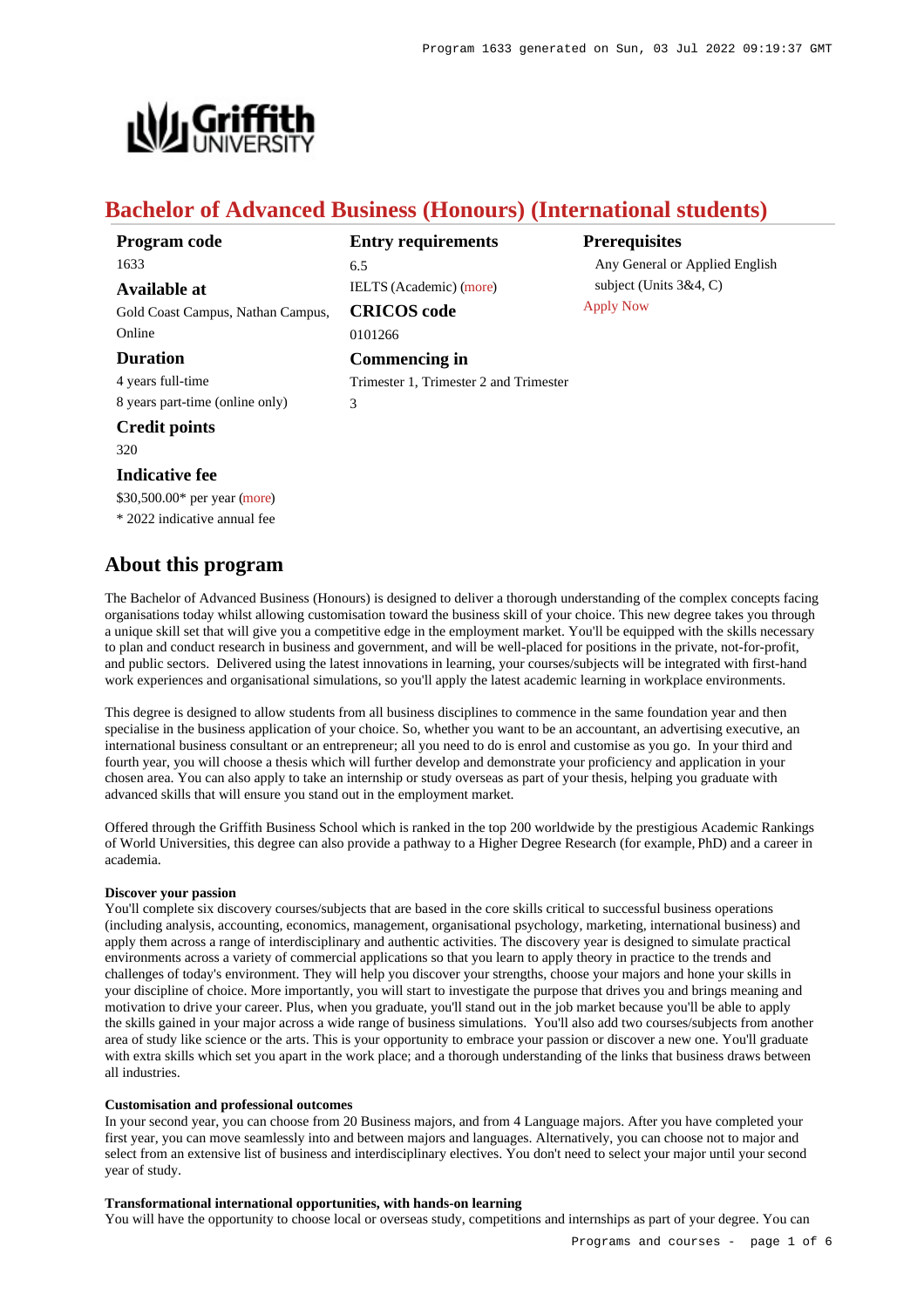apply with one of our partners or receive support to find your own. Griffith Business School supports all students with the opportunity for experiences that transform the way you think and help uncover the passion which drives your work. You can apply for both academic credit toward your degree and for financial assistance with academic support just a call or email away. This degree culminates in an integrative learning experience where you will use the knowledge accumulated through your studies to address an authentic business problem.

# *[Explore all majors here.](https://www.griffith.edu.au/study/business-government/business?location=dom#majors)*

# **Majors**

Choose one major (or double your career opportunities with two majors) from:

- Accounting (Extended)
- Asian Business (Extended)
- Asian Engagement
- Behavioural Science
- Business Analytics
- Economics
- Employment Relations
- Event Management
- Finance
- Financial Planning (Extended)
- Government and International Relations
- Human Resource Management
- Innovation and Entrepreneurship
- International Business (Extended)
- Logistics and Supply Chain Management
- Management
- Marketing  $\bullet$
- Real Estate and Property Development
- Sport Management
- Sustainable Business
- Taxation
- Tourism Management

Add a **Language major** to your degree (so you can globalise your career options) from:

- Chinese
- French (Cross-Inst Study UQ St Lucia)
- German (Cross-Inst Study UQ St Lucia)
- Indonesian (Cross-Inst Study UQ St Lucia)
- Italian
- Japanese
- Korean (Cross-Inst Study UO St Lucia)
- Modern-Greek (Cross-Inst Study Flinders Uni)  $\bullet$
- Spanish

# **Flexible, fast-track or online degree**

At Griffith, you can build your business studies around the lifestyle that suits you. Choose to study part-time or full-time, on campus or online, and take advantage of our advanced online learning system providing you with the flexibility and support to study anytime, anywhere.

## **Fast-track degree**

You can fast-track your business degree and be ready for the job market sooner. You can complete this degree in two years studying on a three-trimester per year basis (four courses/subjects per trimester). Business majors that are available in fasttrack mode include Innovation and Entrepreneurship, Human Resource Management, Management and Marketing.

## **Online degree**

This degree can be completed online. Not all majors are available if you wish to study wholly online. Please refer to the list of majors above to identify which majors are available online. You can also mix your studies by selecting to study some trimesters online with others on campus.

# **Graduate with a head start in the job market**

When you study Business at Griffith you get more than just a high-quality degree. BusinessPLUS is a program designed to give Griffith Business School students the skills and networks you need for a headstart in the workplace. You'll participate in skills-based, career management training with opportunities for internships, our mentoring program and industry engagement projects that introduce you to the business networks of your chosen profession. The program can be personalised for beginners as well as those who have more advanced skills.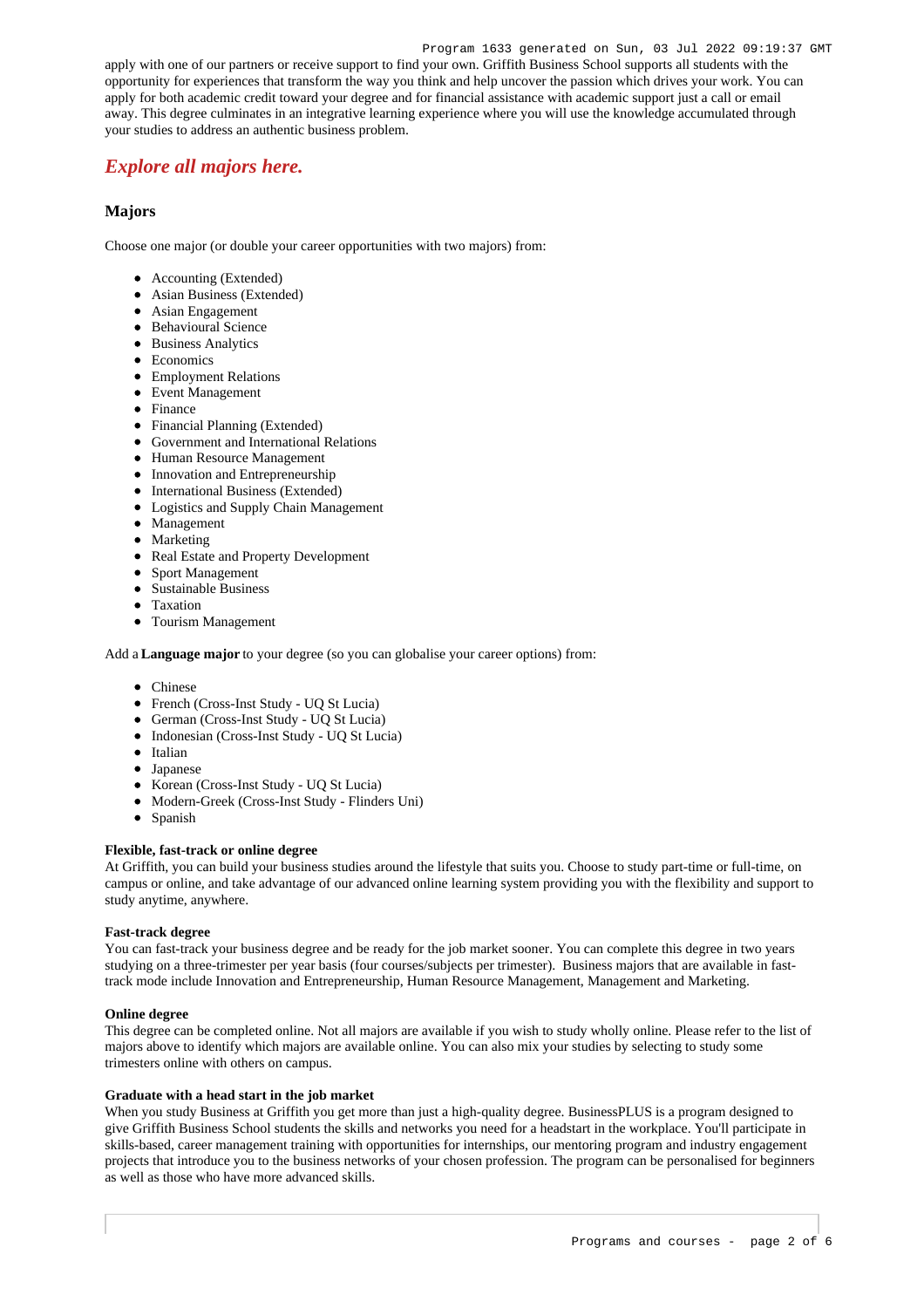| Code | <b>Program title</b>                                             | <b>Campus</b>                 | Intake                                             |
|------|------------------------------------------------------------------|-------------------------------|----------------------------------------------------|
| 1632 | <b>Bachelor of Business</b>                                      | Gold Coast, Nathan,<br>Online | Trimester 1, Trimester 2 and<br>Trimester 3        |
| 1633 | <b>Bachelor of Advanced Business</b><br>(Honours) (this program) | Gold Coast, Nathan,<br>Online | Trimester 1, Trimester 2 and<br><b>Trimester 3</b> |

Note: Progression is dependent upon satisfying admission requirements.

# [My attendance during the program](https://www148.griffith.edu.au/programs-courses/Program/1633/Overview/International#attendance) **Attendance information**

This degree is offered full-time and part-time at the Nathan and Gold Coast campuses and online. You may choose to study courses on-campus, online or a combination of modes to suit your requirements. You may also choose to study courses at other campuses if or where the program structure allows.

Online students will be able to access course materials, participate in learning activities, lodge assessment items and access support services via [Learning@Griffith](https://learning.secure.griffith.edu.au/webapps/portal/frameset.jsp). There is no requirement for on-campus attendance and access to a reliable computer with an internet connection is essential.

As a full-time student, you will generally attend 12-15 hours of scheduled classes per week throughout the trimester. As a parttime student, you will generally attend 6-8 hours of scheduled classes per week.

Classes may be scheduled during the day and evening throughout the week.

# **Studying amid COVID-19**

The University's Mandatory COVID-19 Vaccination or Testing policy is under review and consultation and will be suspended from 14/4/2022. Please visit [Studying amid COVID-19](https://www.griffith.edu.au/coronavirus/studying-amid-covid-19) for more information.

If you are an International student on a student visa, you must ensure that you enrol in a way that will allow you to complete your enrolment within the expected program duration as stated on your Confirmation of Enrolment (CoE).

# **Work-integrated learning**

Work-integrated Learning experiences are provided through a number of special purpose internship courses as well as through guest lectures, field trips, case study analysis, problem-solving of industry scenarios and policy analysis and development.

To gain hands-on experience in international markets students can take an internship with an international company or government agency, conduct market research in a target export or investment country, join a multinational company offshore on an internship, or prepare an export marketing plan for a product or service, or a development plan for a new product.

# [My career opportunities](https://www148.griffith.edu.au/programs-courses/Program/1633/Overview/International#opportunities)

# **My career opportunities**

As an Honours graduate, you will be able to plan and conduct research in business and commerce and will be well-placed for positions in the private, not-for-profit and public sectors. You'll graduate with strong business networks and the authentic business knowledge to apply problem solving skills to a broad range of business environments from planning and strategy to management and specific skills like advertising, economics and accounting, depending on your customised degree.

## **No major option**

A business degree gives you the foundation to take your career just about anywhere. You will be prepared to use your extensive business skills in a range of increasingly diverse settings including not-for-profit, government and corporate organisations.

# **Accounting**

You will be equipped for a career in a range of private, public sector or not-for-profit organisations where you could work in areas such as accounting, administration, auditing, business management, commercial and taxation law, managerial accounting, and taxation. Opportunities exist for exciting and challenging careers locally, nationally and internationally, and aren't limited to accounting firms.

#### **Asian Business**

You could find career opportunities in government, businesses with overseas profiles, international aid and other nongovernmental organisations, news and media organisations, and the education industry in Asia.

#### **Asian Studies**

You will be prepared for work in government, business, travel and tourism, education, international agencies, training, and export consultancy, in Australia and overseas. You could find opportunities in foreign affairs, foreign trade, business consultancy, defence, security agencies, and media.

# **Behavioural Science**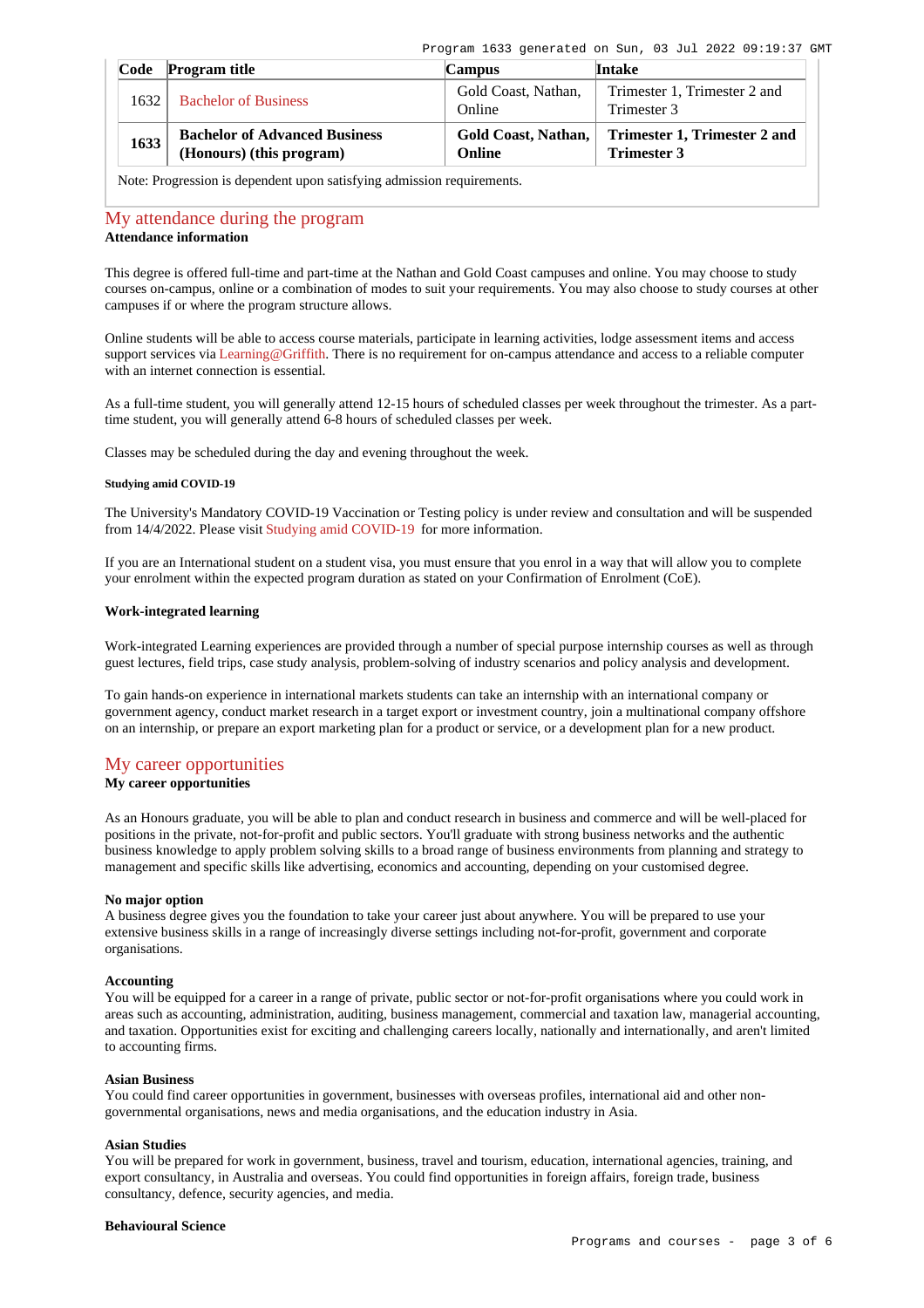You could find career opportunities in government, private enterprise and not-for-profit organisations across various disciplines including marking and advertising, human services, healthcare, economics, policy development, research and evaluation of programs and services.

# **Business Analytics**

You'll be at the forefront of tomorrow's business decisions by acquiring a 'common language' understandable by both data scientists and business management. You may find roles in analytics and strategy across the spectrum of industry; government, private sector and not for profit, as companies look to gain strategic advantage from data-led decision making.

#### **Economics**

You will be prepared for work in the banking and finance industry as an analyst or advisor, in property development or real estate; in government policy in fields such as the environment, health, education and transport; or in large mining companies analysing markets and investment opportunities. You may also find career opportunities in major international organisations such as the World Bank, the United Nations, the Organisation for Economic Co-operation and Development (OECD) and the Asian Development Bank.

# **Employment Relations**

You may find opportunities to work as an employment relations manager or consultant, or in roles dealing with workplace planning and policy, managerial strategy, industrial advocacy, occupational health and safety, and workplace negotiation.

#### **Event Management**

You will be well prepared for an exciting career working for event and conference organisers in the sport, tourism, marketing, media and cultural sectors as well as coordinating and managing government event portfolios.

#### **Finance**

You will be prepared for work as a financial advisor or controller, financial planner, or stockbroker. You may also find opportunities in insurance and superannuation, futures, options and foreign exchange trading.

#### **Financial Planning**

You will be equipped for a career as a financial planner, financial advisor or controller, or stockbroker. You may also find opportunities in insurance and superannuation, futures, options and foreign exchange trading.

## **Government and International Relations**

You could find opportunities providing advice to government and business leaders, developing policy and managing programs with domestic and international organisations in areas such as economic, environmental and social policy, diplomacy, and trade relations.

#### **Human Resource Management**

You will graduate with a degree recognised by the Australian Human Resources Institute and be equipped for a career as a human resource manager or consultant. Human resource professionals work in many sectors including business management, counselling, workforce planning and policy, and recruiting and training staff for the public and private sectors and nongovernment organisations.

### **Innovation and Entrepreneurship**

As a graduate of the Innovation and Entrepreneurship major, you'll be able to create and develop innovative ideas that enable scale and societal impact. You will have an understanding of the entrepreneurial mindset, ways to identify or create opportunities, and the strategic and operational issues in firm creation. Create your own career by starting your own lifestyle or high-potential startup, be entrepreneurial while working in a family business or being an intrapreneur within someone's business.

## **International Business**

You will be prepared to work with international trade and investment organisations or in the public and private sectors in management, strategic planning, research, corporate government relations, global operations and public relations.

#### **Logistics and Supply Chain Management**

You may find opportunities to work as a logistics and supply chain manager, purchasing manager, business or strategy manager, or export and import operations manager. These career opportunities exist in the public, private and not-for-profit sectors.

# **Management**

Good managers are needed across all sectors and in businesses of all sizes. With this qualification, you can apply your business management knowledge to an area of personal interest and find opportunities in roles such as a business manager in human resources, strategy, planning and policy, and training and development.

#### **Marketing**

You will be able to work in any industry or organisation that needs to promote its products or services, including entertainment and fashion, tourism, advertising, public relations, and business consulting. You might work as a brand manager, marketing manager, advertising account manager, market research analyst, public relations manager, or sales manager.

## **Real Estate and Property Development**

The property sector is expanding in Australia and around the world, creating a wide range of employment opportunities in the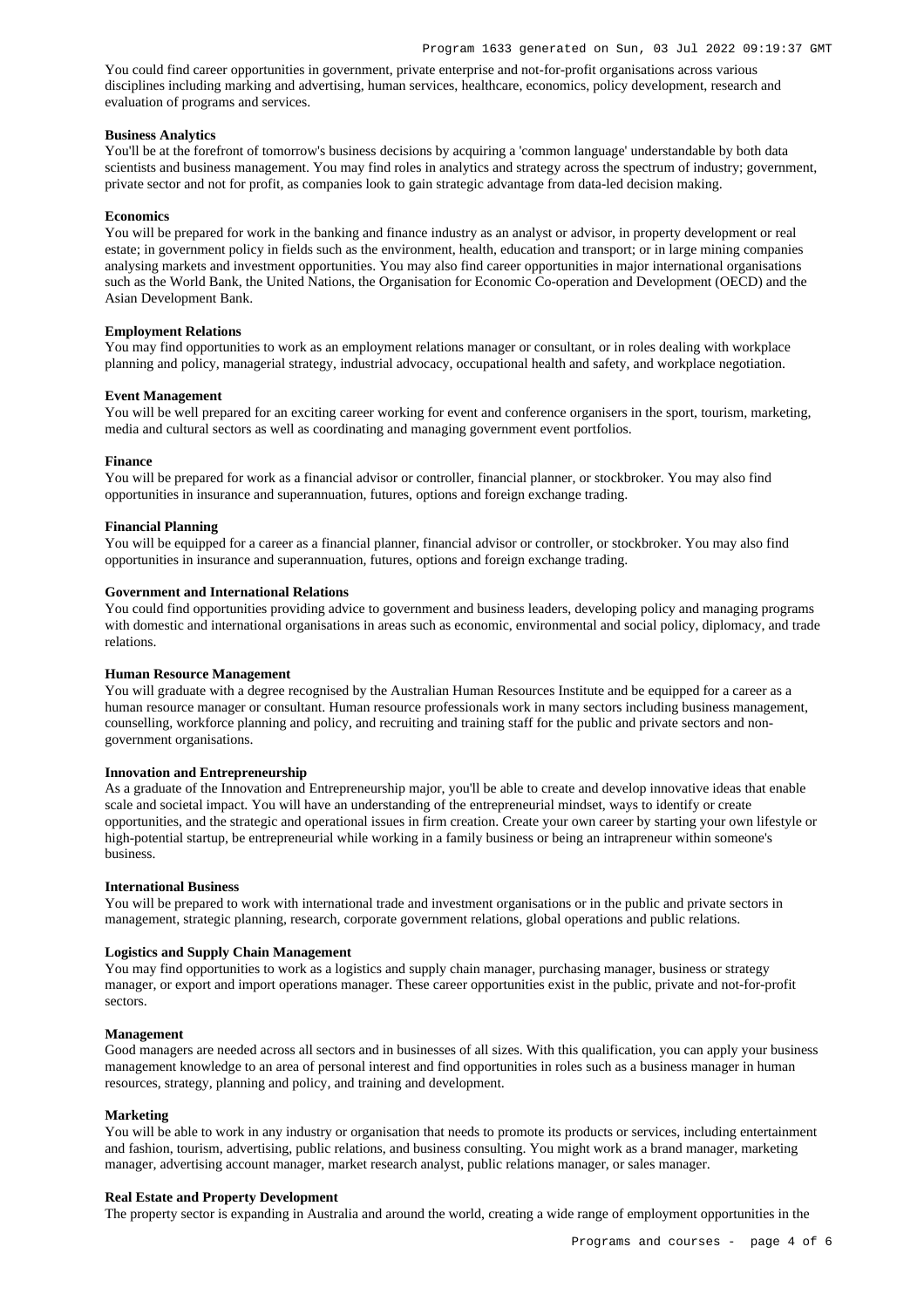commercial, residential and tourism sectors of the real estate and property management industries. You will be prepared for a career in property finance, development and investment, real estate agency management, project management, and marketing and promoting real estate.

# **Sport Management**

Sport is big business. You could find opportunities in government departments, local, national and international sporting clubs and event management organisations. You may also find opportunities in sport tourism, marketing, media and athlete representation.

# **Sustainable Business**

Increasingly, public and private sector organisations are hiring sustainability and corporate social responsibility specialists. The growing trend in consumers demanding sustainable, ethical products and services has seen businesses place sustainability and social benefits within their core values. These new business models means that leaders and managers need to know how the financial bottom line relates to other important elements of business; and how to transform traditional models to capitalise in the current environment. As this field continues to grow, you will find more and more career opportunities in a wide variety of organisations in the public and private sectors and with non-government organisations.

# **Tourism Management**

With this qualification, you could travel the world. Tourism managers are employed by destination marketing organisations and all levels of government throughout Australia and internationally. You will be prepared for work related to major tourism infrastructure and planning projects, shaping the visitor experience in tourism destinations.

# [Program accreditation](https://www148.griffith.edu.au/programs-courses/Program/1633/Overview/International#accreditation)

# **Program accreditation**

Depending on the major you complete, you can graduate with a degree accredited by: Accounting major: [Chartered Accountants Australia and New Zealand \(CA ANZ\)](https://www.charteredaccountantsanz.com/) and [CPA Australia](https://www.cpaaustralia.com.au/).

# [What are the fees?](https://www148.griffith.edu.au/programs-courses/Program/1633/Overview/International#fees)

# **International students**

An International student is one who is not:

- an Australian or New Zealand citizen or
- a person who has Australian permanent resident status.

## **Indicative annual tuition fee**

The indicative annual tuition fee is calculated based on a standard full-time study load which is usually 80 credit points (two full-time trimesters).

The indicative annual tuition fee is based on current conditions and available data and should only be used as a guide. These fees are reviewed annually and are subject to change.

# **Tuition fees**

- An International student pays tuition fees.
- Students are liable for tuition fees for the courses they are enrolled in as at the census date.
- The tuition fee for students who commence their program prior to 2014 is charged according to the approved program fee for the trimester in which the student commenced the program.
- The tuition fee for students who commence their program from 2014 onwards is charged according to the approved program fee for the trimester in which the student is enrolled.

# **Program fees for the Bachelor of Advanced Business (Honours) (1633)**

Fees for this program can be found on the Programs and Courses website in the "Overview and fees" section. Select your commencing year to view your fees.

## **Changing programs**

If an International student changes to a different program they will be subject to the approved program fee for the trimester in which they are enrolled.

# **Permanent resident status**

If an **undergraduate student** obtains permanent resident status in Australia after commencing study in a program, and the student can provide evidence of permanent resident status prior to the census date (of the trimester in which they are enrolled), the student will be provided with a domestic fee-paying place.

The student may then apply for a Commonwealth supported place at the next admission period provided that the student satisfies the conditions for transfer from a domestic fee-paying place to a Commonwealth supported place as set out in the Undergraduate Programs Admission Policy.